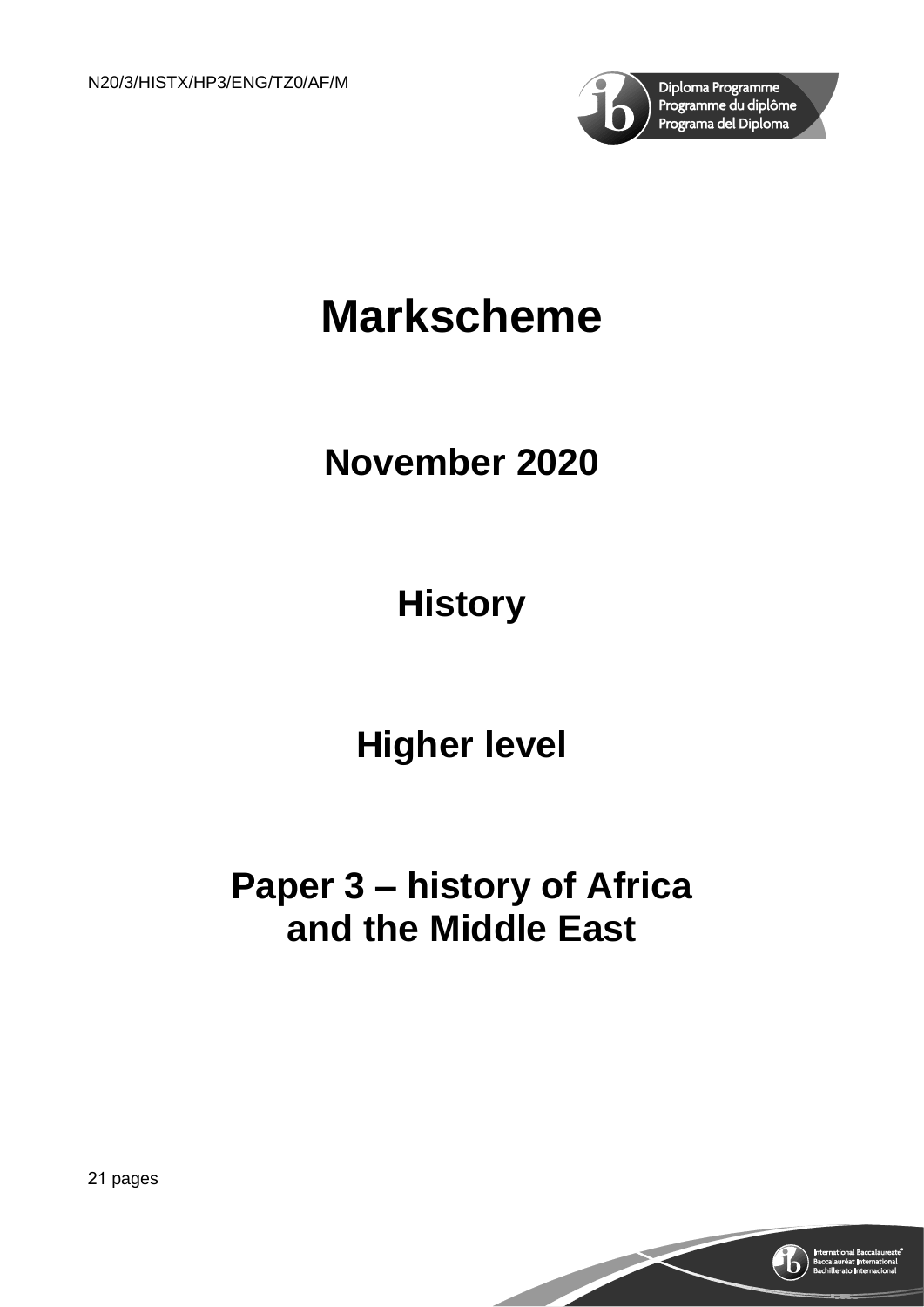No part of this product may be reproduced in any form or by any electronic or mechanical means, including information storage and retrieval systems, without written permission from the IB.

Additionally, the license tied with this product prohibits commercial use of any selected files or extracts from this product. Use by third parties, including but not limited to publishers, private teachers, tutoring or study services, preparatory schools, vendors operating curriculum mapping services or teacher resource digital platforms and app developers, is not permitted and is subject to the IB's prior written consent via a license. More information on how to request a license can be obtained from https://ibo.org/become-an-ib-school/ib-publishing/licensing/applying-for-a-license/.

Aucune partie de ce produit ne peut être reproduite sous quelque forme ni par quelque moyen que ce soit, électronique ou mécanique, y compris des systèmes de stockage et de récupération d'informations, sans l'autorisation écrite de l'IB.

De plus, la licence associée à ce produit interdit toute utilisation commerciale de tout fichier ou extrait sélectionné dans ce produit. L'utilisation par des tiers, y compris, sans toutefois s'y limiter, des éditeurs, des professeurs particuliers, des services de tutorat ou d'aide aux études, des établissements de préparation à l'enseignement supérieur, des fournisseurs de services de planification des programmes d'études, des gestionnaires de plateformes pédagogiques en ligne, et des développeurs d'applications, n'est pas autorisée et est soumise au consentement écrit préalable de l'IB par l'intermédiaire d'une licence. Pour plus d'informations sur la procédure à suivre pour demander une licence, rendez-vous à l'adresse suivante : https://ibo.org/become-an-ib-school/ib-publishing/licensing/applying-for-a-license/.

No se podrá reproducir ninguna parte de este producto de ninguna forma ni por ningún medio electrónico o mecánico, incluidos los sistemas de almacenamiento y recuperación de información, sin que medie la autorización escrita del IB.

Además, la licencia vinculada a este producto prohíbe el uso con fines comerciales de todo archivo o fragmento seleccionado de este producto. El uso por parte de terceros —lo que incluye, a título enunciativo, editoriales, profesores particulares, servicios de apoyo académico o ayuda para el estudio, colegios preparatorios, desarrolladores de aplicaciones y entidades que presten servicios de planificación curricular u ofrezcan recursos para docentes mediante plataformas digitales— no está permitido y estará sujeto al otorgamiento previo de una licencia escrita por parte del IB. En este<br>enlace encontrará más información sobre cómo solicitar una licencia: enlace encontrará más https://ibo.org/become-an-ib-school/ib-publishing/licensing/applying-for-a-license/.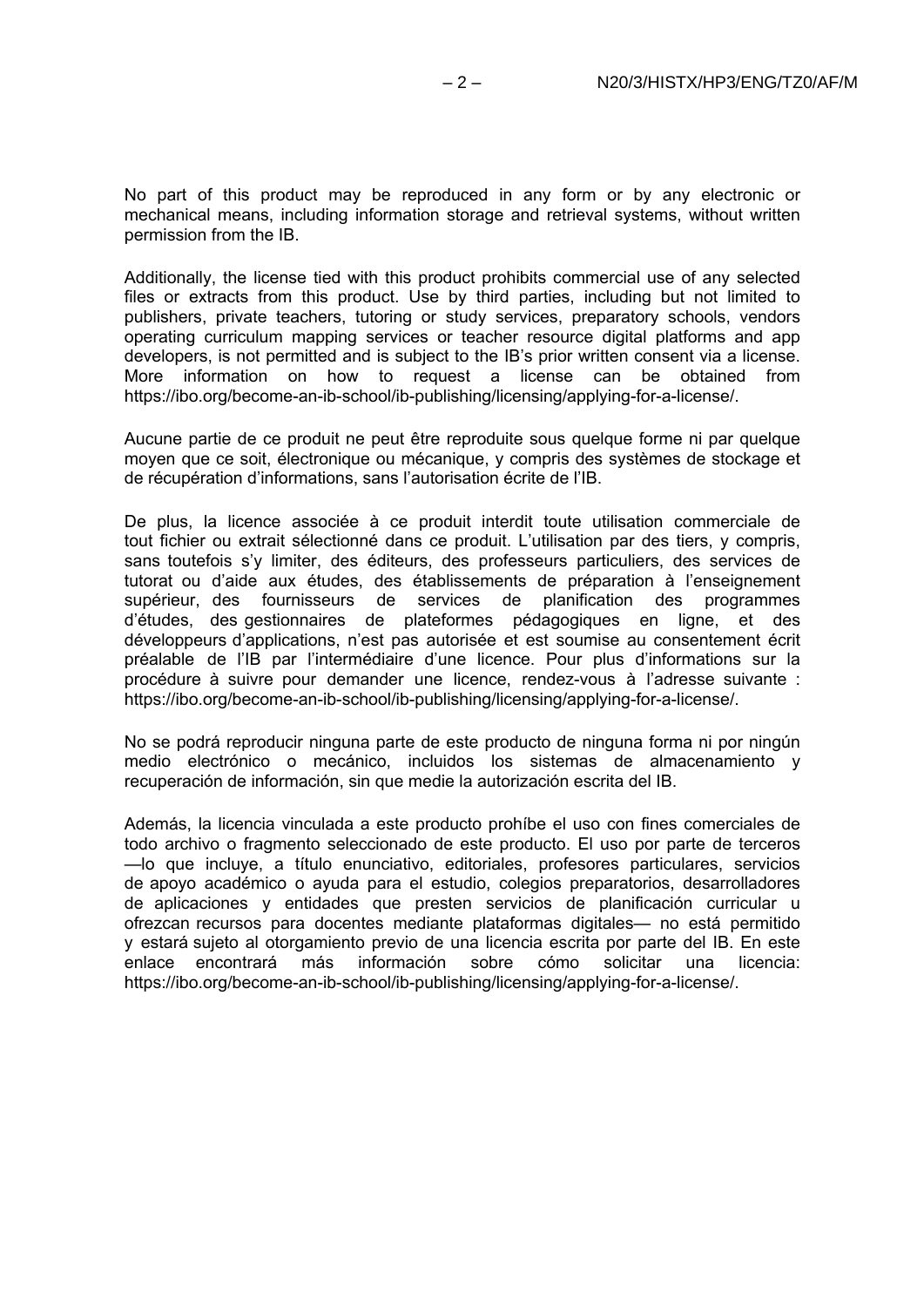Apply the markbands that provide the **"best fit"** to the responses given and **award credit wherever it is possible to do so**. If an answer indicates that the demands of the question are understood and addressed but that **not all implications are considered (for example, compare or contrast; reasons or significance; methods or success)**, then examiners should not be afraid of using the full range of marks allowed for by the markscheme. Responses that offer good coverage of some of the criteria should be rewarded accordingly.

| <b>Marks</b> | Level descriptor                                                                                                                                                                                                                                                                 |
|--------------|----------------------------------------------------------------------------------------------------------------------------------------------------------------------------------------------------------------------------------------------------------------------------------|
| $13 - 15$    | Responses are clearly focused, showing a high degree of awareness of the demands<br>and implications of the question. Answers are well structured, balanced and effectively<br>organized.<br>Knowledge is detailed, accurate and relevant. Events are placed in their historical |
|              | context, and there is a clear understanding of historical concepts.<br>Examples used are appropriate and relevant, and are used effectively to support the<br>analysis/evaluation.                                                                                               |
|              | Arguments are clear and coherent. There is evaluation of different perspectives, and this<br>evaluation is integrated effectively into the answer.                                                                                                                               |
|              | The answer contains well-developed critical analysis. All, or nearly all, of the main points<br>$\bullet$<br>are substantiated, and the response argues to a reasoned conclusion.                                                                                                |
| $10 - 12$    | The demands of the question are understood and addressed. Answers are generally well<br>$\bullet$<br>structured and organized, although there may be some repetition or lack of clarity in<br>places.                                                                            |
|              | Knowledge is accurate and relevant. Events are placed in their historical context, and<br>there is a clear understanding of historical concepts. Examples used are appropriate and<br>relevant, and are used to support the analysis/evaluation.                                 |
|              | Arguments are mainly clear and coherent. There is some awareness and evaluation of<br>different perspectives.                                                                                                                                                                    |
|              | The response contains critical analysis. Most of the main points are substantiated, and<br>the response argues to a consistent conclusion.                                                                                                                                       |
| $7 - 9$      | The response indicates an understanding of the demands of the question, but these<br>demands are only partially addressed. There is an attempt to follow a structured<br>approach.                                                                                               |
|              | Knowledge is mostly accurate and relevant. Events are generally placed in their historical<br>context. Examples used are appropriate and relevant.                                                                                                                               |
|              | The response moves beyond description to include some analysis or critical<br>$\bullet$<br>commentary, but this is not sustained.                                                                                                                                                |
| $4 - 6$      | The response indicates some understanding of the demands of the question. While there<br>$\bullet$<br>may be an attempt to follow a structured approach, the response lacks clarity and<br>coherence.                                                                            |
|              | Knowledge is demonstrated but lacks accuracy and relevance. There is a superficial<br>understanding of historical context. The answer makes use of specific examples,<br>although these may be vague or lack relevance.                                                          |
|              | There is some limited analysis, but the response is primarily narrative/descriptive in<br>$\bullet$<br>nature, rather than analytical.                                                                                                                                           |
| $1 - 3$      | There is little understanding of the demands of the question. The response is poorly<br>$\bullet$<br>structured or, where there is a recognizable essay structure, there is minimal focus on<br>the task.                                                                        |
|              | Little knowledge is present. Where specific examples are referred to, they are factually<br>incorrect, irrelevant or vague.                                                                                                                                                      |
|              | The response contains little or no critical analysis. It may consist mostly of<br>generalizations and poorly substantiated assertions.                                                                                                                                           |
| 0            | Response does not reach a standard described by the descriptors above.<br>$\bullet$                                                                                                                                                                                              |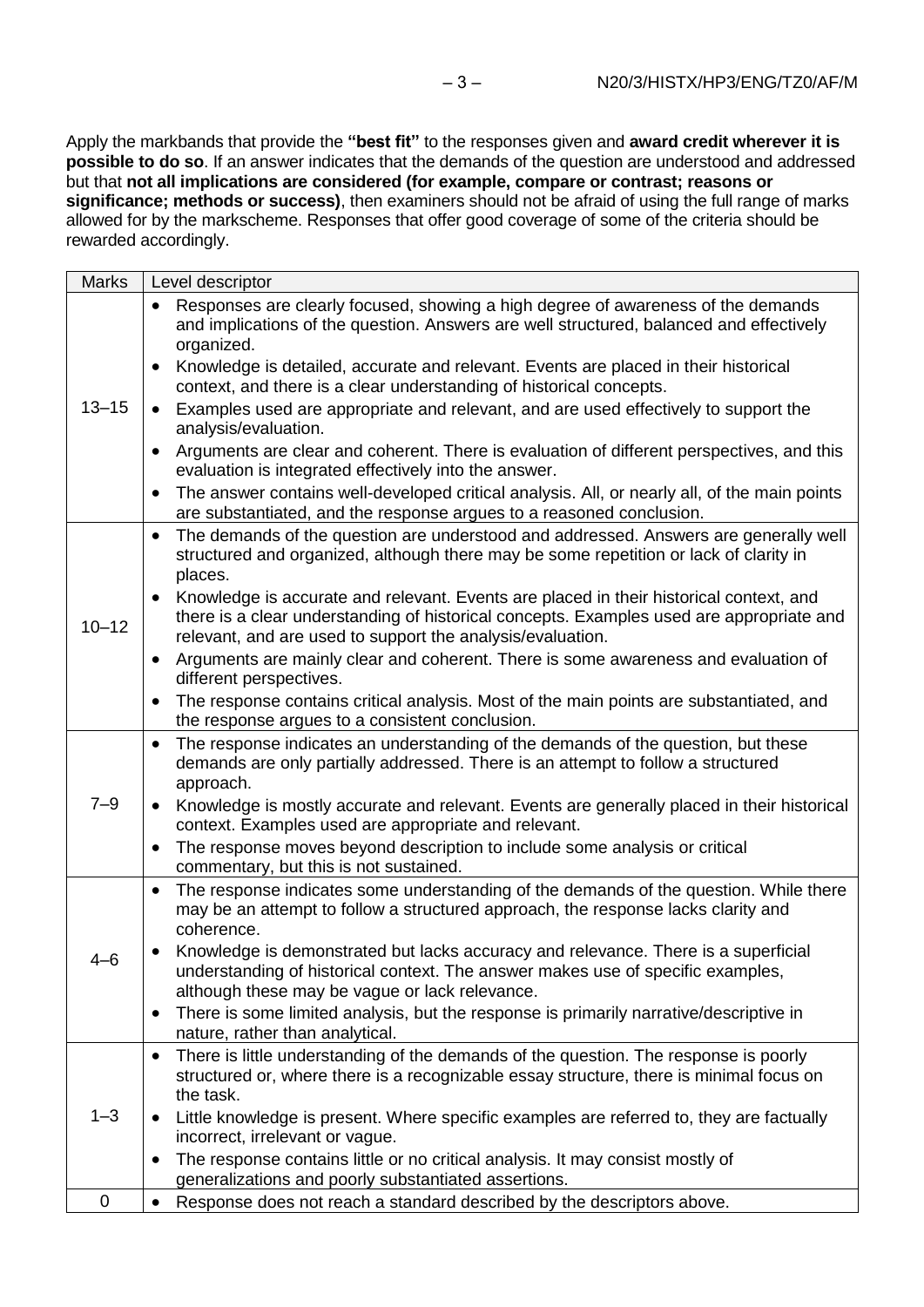#### **Section 1: The 'Abbasid dynasty (750–1258)**

**1.** "Economic development was the most significant aspect of the first century of 'Abbasid rule." To what extent do you agree with this statement?

Candidates will consider the merits or otherwise of the statement that economic development was the most significant aspect of the first century of 'Abbasid rule. The discussion may extend beyond the timeframe, but must be clearly linked to the issue raised in the question. Candidates may refer to increases in agricultural and industrial production, the growth of urban areas, increased standards of living and expanded foreign trade. Trade routes were opened to the Far East which enlarged both the Empire and the Islamic world. Economic development made possible the emergence of new social classes and supported scholarship in religious and secular areas. Other relevant factors may be addressed, for example the intellectual developments of the Golden Age, the creation of the ruling structure and the establishment of effective communications throughout the Empire, which expanded trade, exploration, scholarship and religious study. Candidates' opinions or conclusions will be presented clearly and supported by relevant evidence.

**2.** Examine the role of religion in the maintenance of 'Abbasid rule.

Candidates will consider the interrelationship between religion and the maintenance of 'Abbasid rule. Reasons and results may predate or extend beyond the timeframe, but they must be clearly linked to the issue raised in the question. Candidates may refer to the role of religion in the 'Abbasid rise to power. Caliphs retained popular support by emphasizing the religious nature of the dynasty and support from religious leaders. Caliphs justified their power by claiming their possession of divine right to rule. Islam helped unite a large and ethnically diverse Empire. Other relevant factors may be considered, for example the role of religion in weakening 'Abbasid power. The growth of religious dissent undermined 'Abbasid rule as the Fatimids used their views to create powerful opposition. The tension between Sunni and Shi'a followers was a source of conflict and division. Candidates' opinions or conclusions will be presented clearly and supported by appropriate evidence.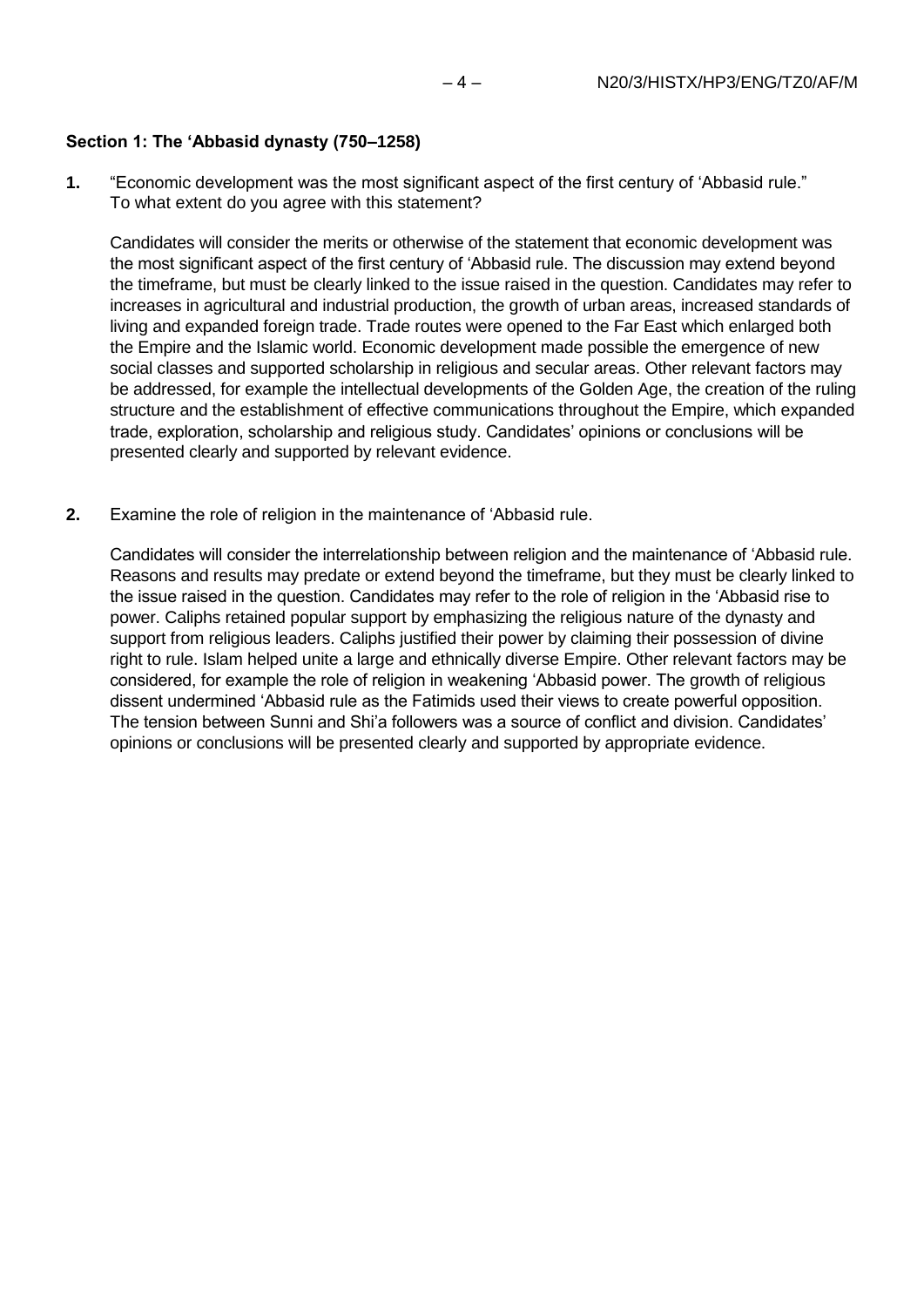#### **Section 2: The Fatimids (909–1171)**

**3.** To what extent did divisions within the Fatimid Empire weaken their claim to the caliphate?

Candidates will consider the merits or otherwise of the suggestion that divisions within the Fatimid Empire weakened their claim to the caliphate. Reasons may predate the timeframe, but they must be clearly linked to the issue raised in the question. Candidates may refer to the declining authority of the Fatimid caliphs, which weakened their claim to the caliphate; conflicts within the Fatimid Empire weakened its ability to obtain the caliphate by conquest. Fatimid religious leaders were disillusioned by the weakness of Fatimid leaders and did not provide strong support. Other relevant factors may be addressed, for example the resurgence of the Sunni orthodoxy under the Seljuks and the failure of the Ismaili Fatimids to attract support from other Shi'ites. Their defeat by the Crusaders and the emergence of powerful opponents such as Saladin ended their chances. Candidates' opinions or conclusions will be presented clearly and supported by appropriate evidence.

**4.** Evaluate the importance of institutions of learning (Dar al-'Ilm) in supporting Fatimid power.

Candidates will make an appraisal of the importance of institutions of learning in supporting Fatimid power, weighing up the strengths and limitations or otherwise. Causes and results may extend beyond the timeframe, but they must be clearly linked to the issue raised in the question. Candidates may refer to the importance of these institutions in producing an educated bureaucracy and the production of missionaries who converted many to the Ismaili sect and spread the influence of the Fatimids. Institutions of learning made Cairo the intellectual centre of Islam and attracted many scholars. This increased the influence of the Fatimids and supported their claim to the caliphate. The institutions of learning increased contact with the non-Islamic world, which served to expand Fatimid commercial influences and prestige. Other relevant factors may be addressed, but with a focus on the question. Candidates' opinions or conclusions will be presented clearly and supported by relevant evidence.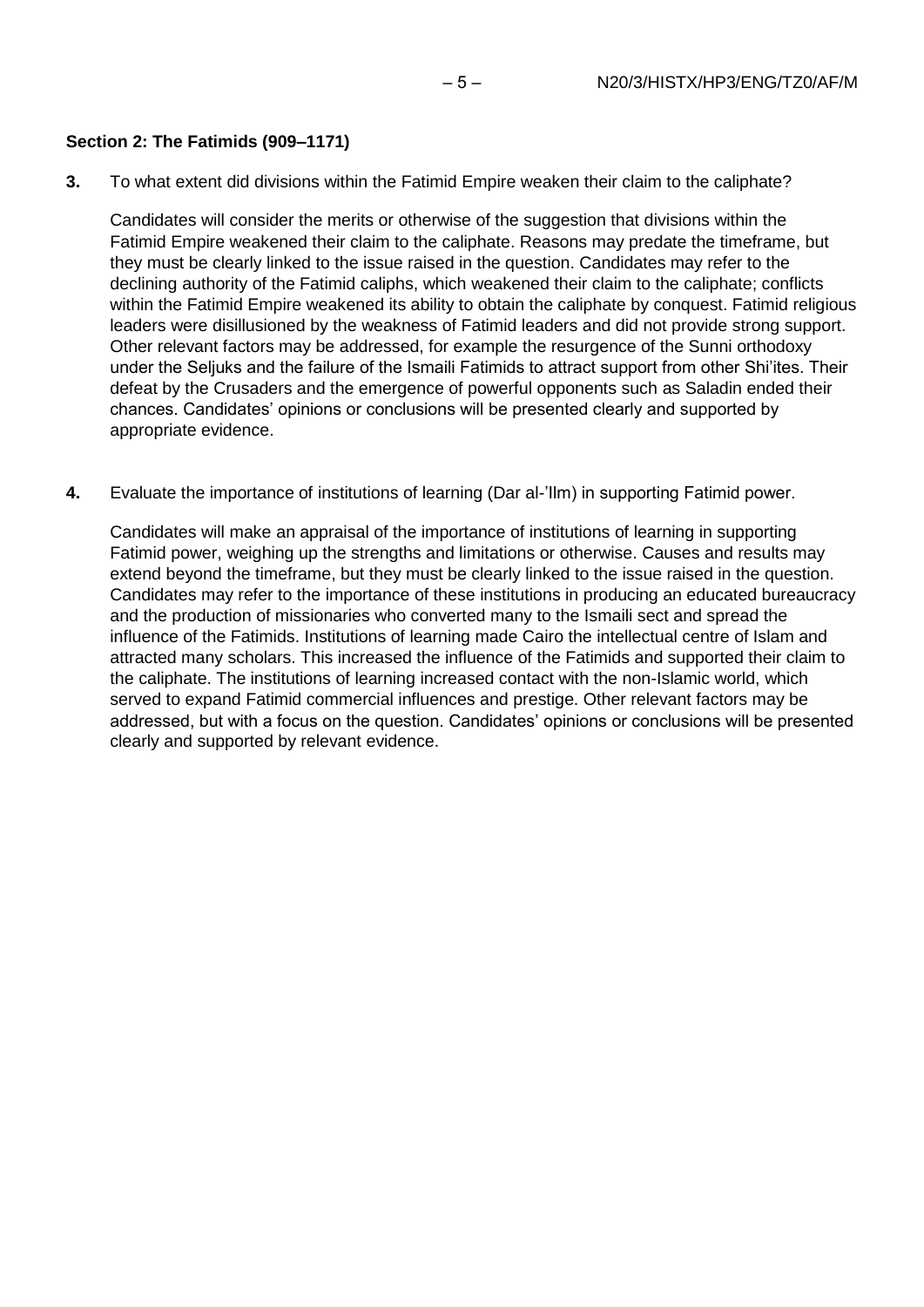#### **Section 3: The Crusades (1095–1291)**

**5.** Discuss the importance of secular motives for those who participated in the Crusades.

Candidates will offer a considered and balanced review of the importance of secular motives for those who participated in the Crusades. Reasons may predate the time frame, but must be clearly linked to the issue raised in the question. Candidates may refer to the prospect of acquiring land, wealth and social prestige. Adventure seekers and those hoping to escape legal and financial problems were also attracted. The opportunity to become a ruler of a territory was an incentive. Opportunities for establishing trade routes, acquiring profits and monopolies inspired some. Other relevant factors may be addressed, for example the Christian tradition of pilgrimage, the desire to obtain salvation and a desire to protect the Church and demonstrate respect for the papacy. The influence of church leaders also provided an incentive. Candidates' opinions or conclusions will be presented clearly and supported by appropriate evidence.

**6.** To what extent was Muslim success during the Crusades the result of their weapons and tactics?

Candidates will consider the merits or otherwise of the suggestion that Muslim success during the Crusades was the result of their weapons and tactics. Causes may predate the timeframe, but must be clearly linked to the issue raised in the question. Candidates may refer to the tactical skills of Muslim leaders such as Saladin, improvements in siege weapons which aided the Muslims, as did their mobility, geographic knowledge and strategy of avoiding pitched battles. Other relevant factors may be considered, such as the numerical weakness of the Western forces, the poor leadership shown in many cases by Western forces and the growing strength, unity and confidence of the Muslims after the First Crusade. Declining interest and support for the Crusades by Europe is also an important factor to consider. Candidates' opinions or conclusions will be presented clearly and supported by appropriate evidence.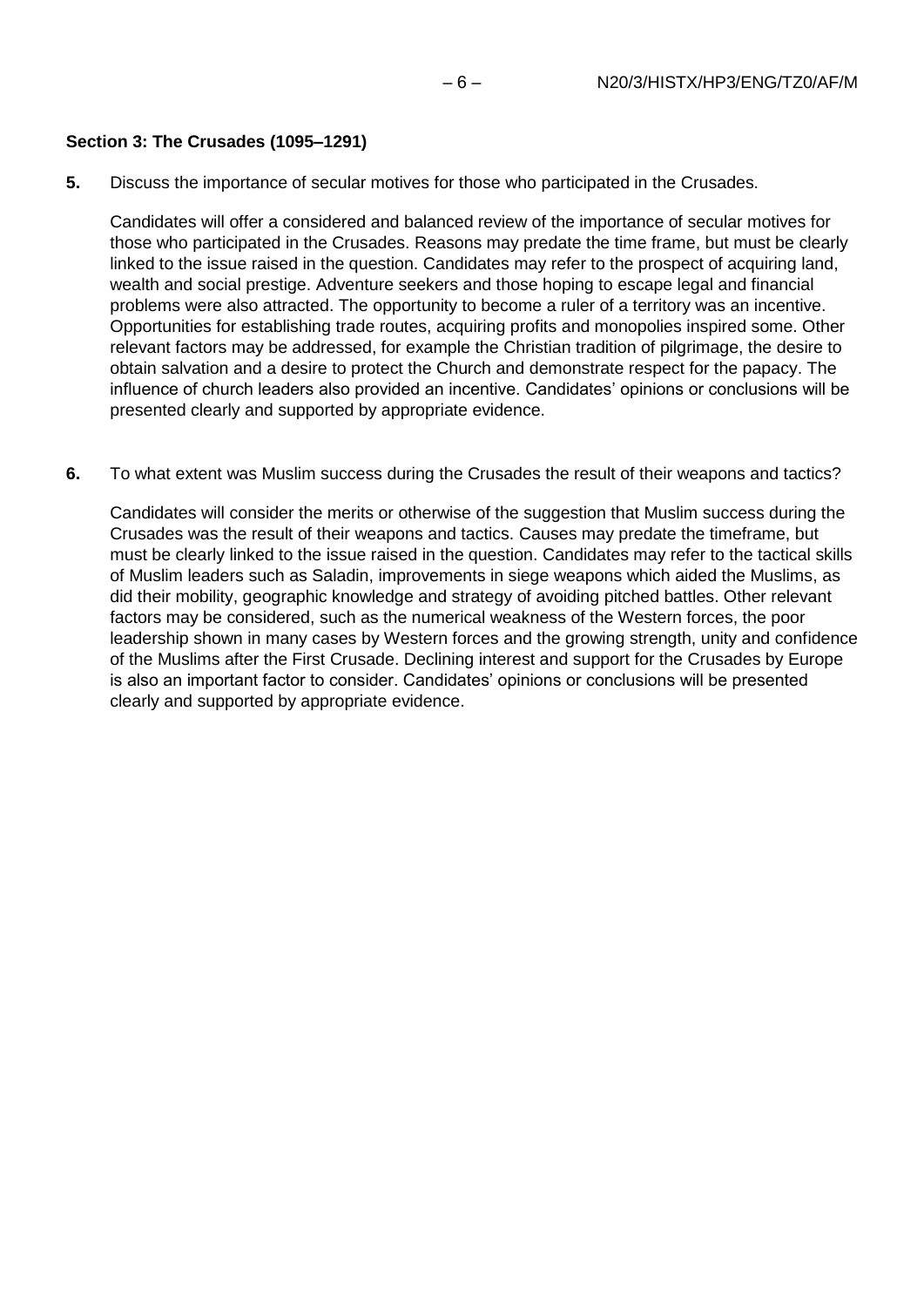#### **Section 4: The Ottomans (1281–1566)**

**7.** "A lack of opposition was the major reason for the success of Ottoman expansion." Discuss.

Candidates will offer a considered and balanced review of the statement that a lack of opposition was the major reason for Ottoman expansion. Reasons may predate the timeframe, but must be clearly linked to the issue raised in the question. Candidates may refer to the weakness of the Byzantine Empire which was the Ottomans' major opponent. The collapse of Tamerlane's empire had also removed a barrier to Ottoman expansion. European opponents of Ottoman expansion were weak and divided amongst themselves. Some Balkan rulers were willing to submit to Ottoman vassalage. Other relevant factors may be addressed, for example the strong military forces organized by the Ottomans and their extensive military experience, as well as their adoption of the latest military technology and their high level of training. In addition, their tolerant rule of conquered territories attracted much support and weakened their enemies. Candidates' opinion or conclusions will be presented clearly and supported by appropriate evidence.

**8.** "The Ottoman Empire made limited changes to the Islamic world." To what extent do you agree with this statement?

Candidates will consider the merits or otherwise of the statement that the Ottoman Empire made limited changes to the Islamic world. The results may extend beyond the timeframe, but must be clearly linked to the issue raised in the question. Candidates may refer to the Ottomans' continuation of the policies of their predecessors: maintaining and expanding the Islamic world, organizing the annual pilgrimage to Mecca and Medina and continuing support for the Sunni orthodoxy. They did not make extensive changes to government in the Empire, but collected taxes and allowed local authorities to rule, provided they supported Ottoman policies and demonstrated loyalty to the Empire. They did make cultural changes in architecture and the promotion of the Arabic language in poetry and literature. They also developed trade, diplomatic relations and alliances with the West. Candidates' opinions or conclusions will be clearly presented and supported by appropriate evidence.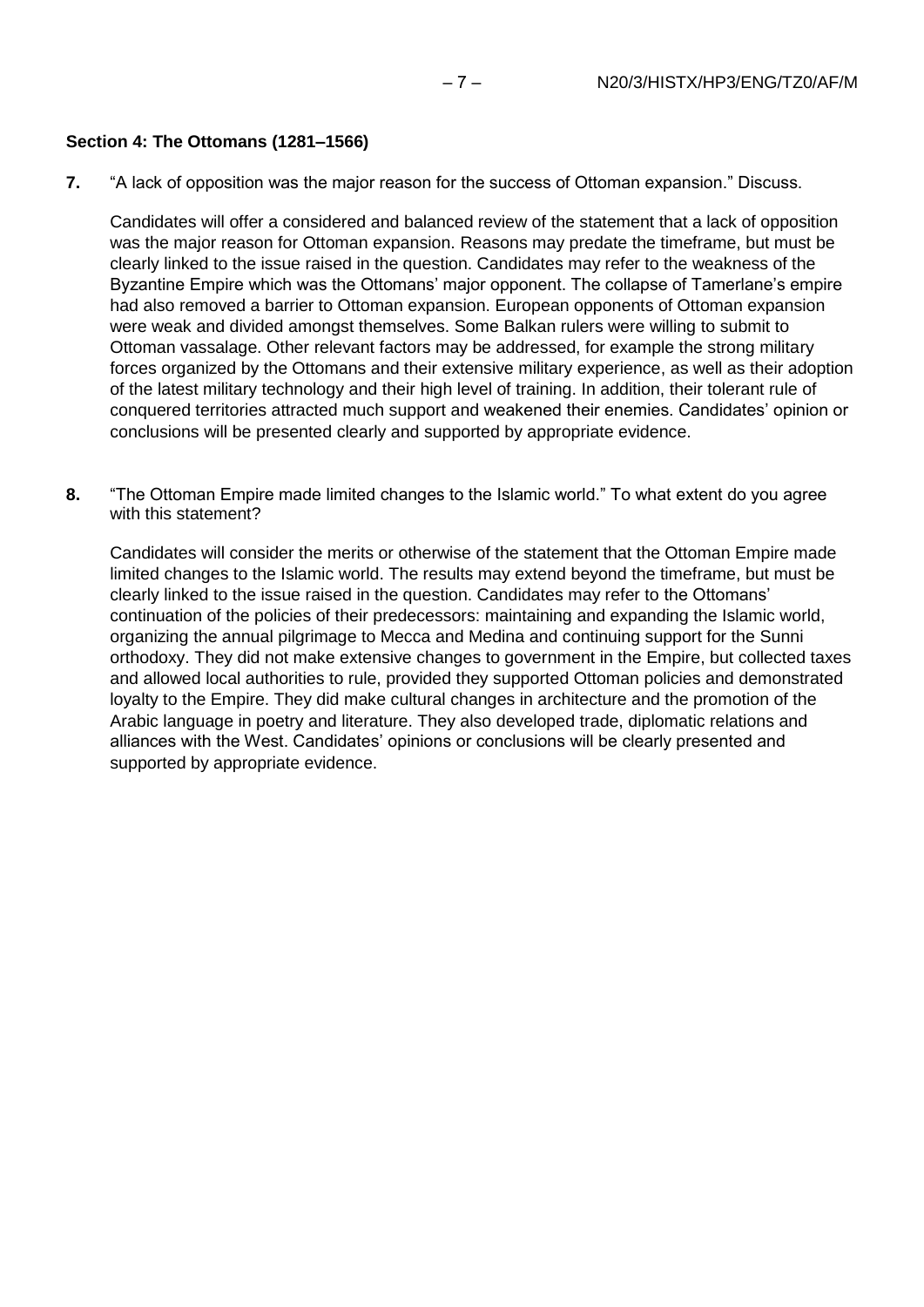# **Section 5: Trade and the rise and decline of African states and empires (800–1600)**

**9.** "Trade was more important than the influence of Catholicism to the rise and expansion of the Kingdom of the Kongo." Discuss.

The question requires that candidates offer a considered and balanced review of the statement that trade was more important than the influence of Catholicism to the rise and expansion of the Kingdom of the Kongo. Candidates may offer equal coverage of the two factors, or they may prioritize their discussion of either. However, both will be a feature of the response. Candidates may refer to the external and internal trade in metal goods, cloth, pottery and ivory and the ways in which this facilitated economic growth and territorial expansion. They may note that trade first attracted the Portuguese, and that the Catholic missionary presence contributed to development in the kingdom through the establishment of schools and hospitals. The conversion of Afonso I to Christianity and the spread of a syncretic Catholicism contributed to a strong sense of national identity. Other relevant factors may be addressed, for example the importance of administrative systems, but with a focus on the issues in the question. Candidates' opinions or conclusions will be presented clearly and supported by appropriate evidence.

**10.** Examine the role of systems of government in the rise **and** decline of the Ghana Empire.

The question requires that candidates consider the interrelationship between systems of government and the rise and decline of the Ghana Empire. Candidates may offer equal coverage of rise and decline, or they may prioritize their examination of either. However, both aspects will be a feature of the response. Candidates may mention that the rulers of Ghana were descended from a long line of kings, arming them with a dynastic legitimacy that strengthened their authority. They commanded a highly centralized and efficient bureaucracy, raising revenue by taxing the trade in gold and salt. As the empire expanded, many states on its periphery fell under its protection. Over time, however, rival empires emerged, such as Sila, and the borderland vassal states were increasingly drawn to these new centres of gravity. The empire contracted, finally splitting apart. Other relevant interrelationships may be considered, for example the role of trade in the rise and decline, but with a focus on the issue in the question. Candidates' opinions or conclusions will be presented clearly and supported by appropriate evidence.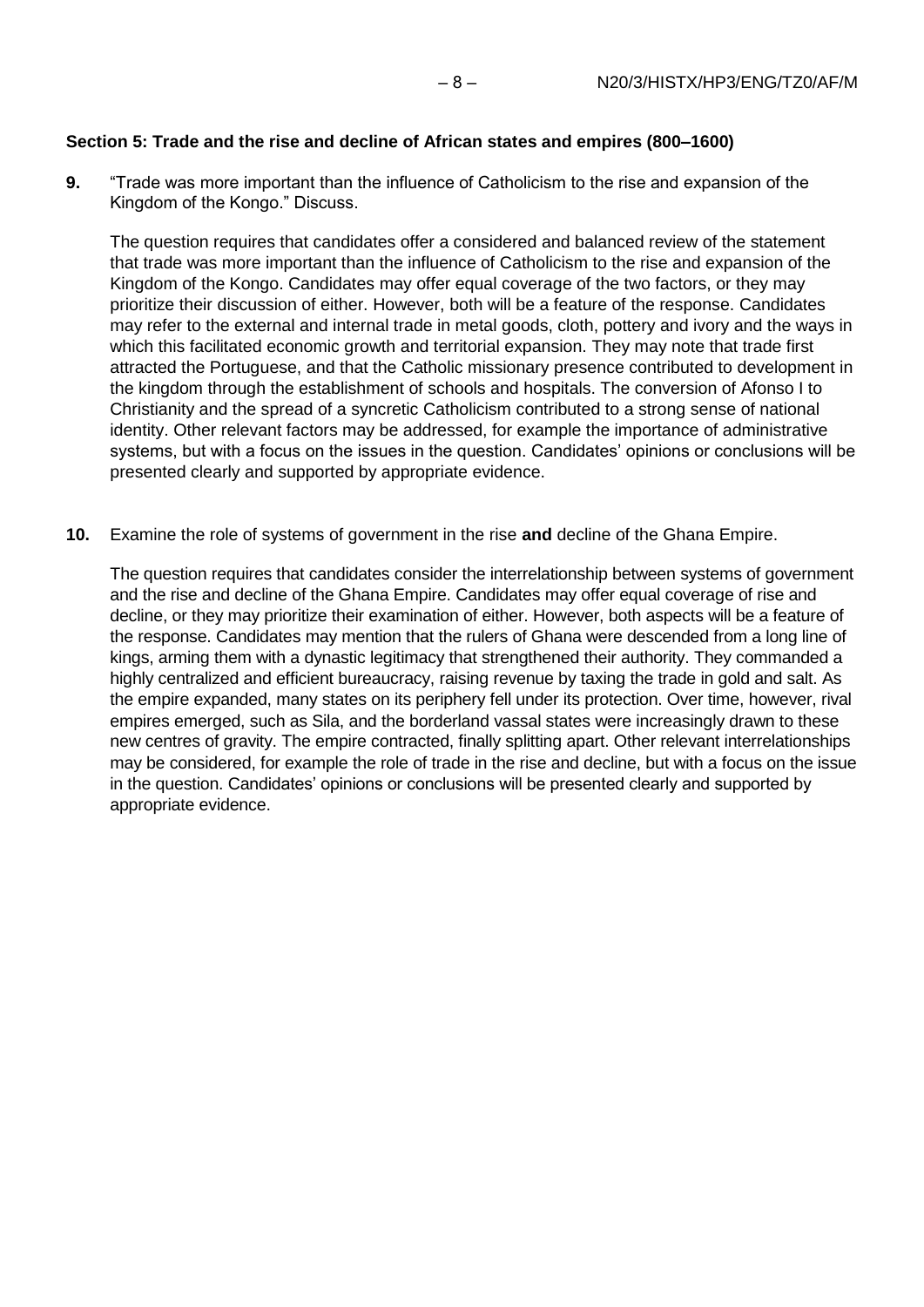#### **Section 6: Pre-colonial African states (1800–1900)**

**11.** Discuss the social, economic and political causes of the Mfecane/Difaqane.

The question requires that candidates offer a considered and balanced review of the social, economic and political causes of the Mfecane/Difaqane. Causes may predate the timeframe, but they must be clearly linked to the issue raised in the question. Candidates may refer to the rise of Shaka and the wars of conquest unleashed by the Zulu against neighbouring Nguni kingdoms, or to his military innovations, which were then copied by his victims and used against other groups. Candidates may mention social factors, such as the use of age grade regiments, as well as the practice of capturing cattle from defeated enemies and absorbing their women and children into the Zulu state. Candidates may focus on the rapid population growth in the region (followed by a period of drought) that put severe pressure on scarce resources, competition between kingdoms for control of trade routes to the Portuguese port at Delagoa Bay and the slave raids from the Cape that destabilized Nguni society. Candidates' opinions or conclusions will be presented clearly and supported by appropriate evidence.

**12.** Discuss the main reasons for the rise of **two** of the following: the Mandinka Empire under Samori Toure; the Lozi kingdom under Lewanika; the Ndebele kingdom under Mzilikazi and Lobengula; the Asante empire under Osei Tutu; the Nyamwezi under Mirambo; the Hehe state under Mkwawa.

The question requires that candidates offer a considered and balanced review of the reasons for the rise of two of the African states specified in the question. Reasons may predate the timeframe, but they must be clearly linked to the issue raised in the question. Candidates may offer equal coverage of both states, or they may prioritize their discussion of one. However, both will be a feature of the response. Candidates may refer to the role of charismatic leadership in winning support and maintaining the loyalty of subjects. They may stress the importance of economic factors such as trade, which often led to the ability to acquire firearms. Military conquest of rival groups may also be considered, or alternatively the ability to persuade rivals to form alliances or submit and pay tribute. The importance of efficient administrative structures may also be stressed, as well as the role of traditional religious practices and other cultural factors in contributing to the task of state-building. Candidates' opinions or conclusions will be presented clearly and supported by appropriate evidence.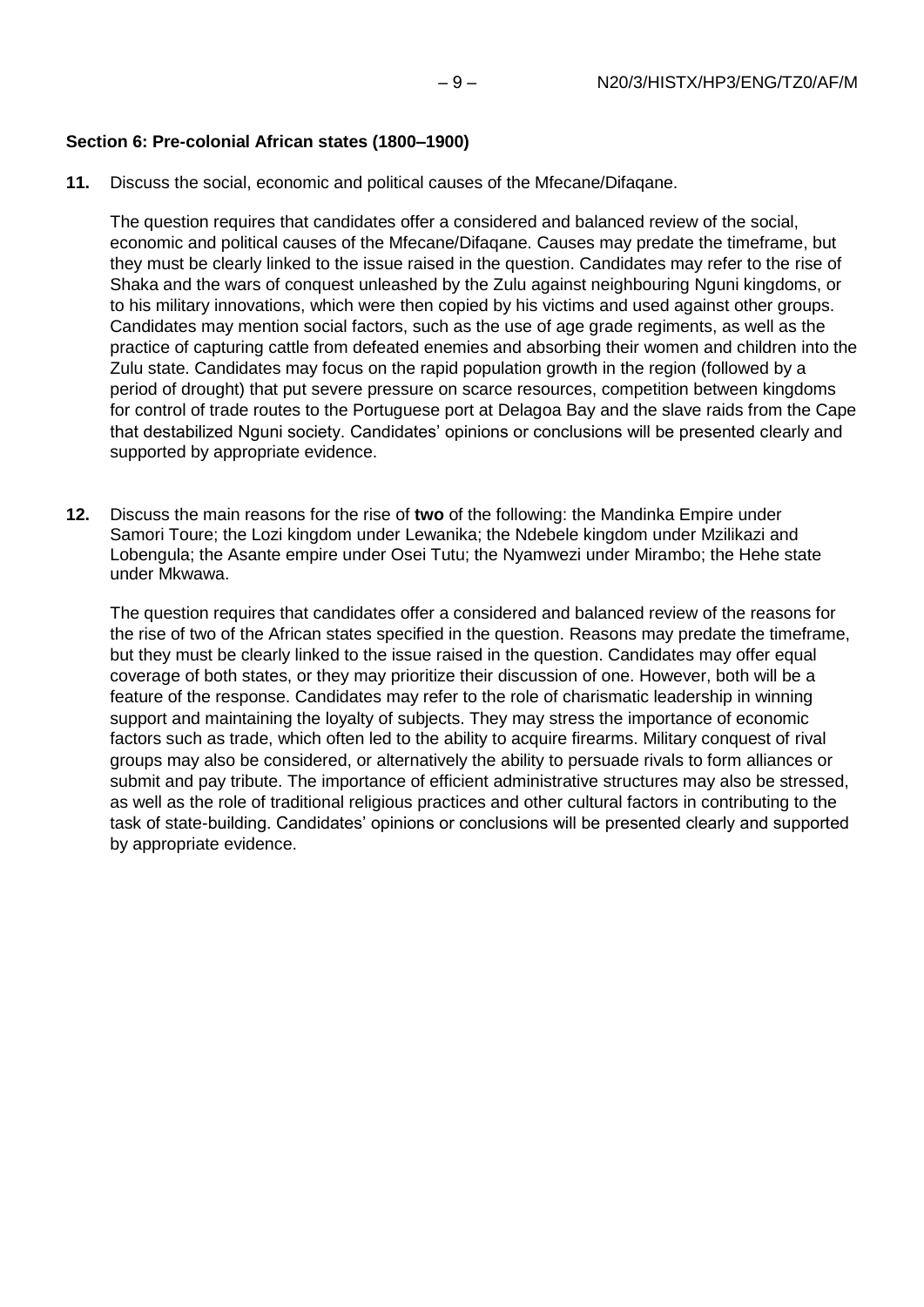#### **Section 7: The slave trade in Africa and the Middle East (1500–1900)**

**13.** "The most important reasons for the expansion of the Atlantic slave trade were rivalries and warfare between African states." Discuss.

The question requires that candidates offer a considered and balanced review of the statement that the most important reasons for the expansion of the Atlantic slave trade were rivalries and warfare between African states. Reasons may predate the timeframe, but they must be clearly linked to the issue raised in the question. Candidates may refer to the warfare that contributed to the demise of powerful states such as the Songhai Empire before the arrival of Europeans, which made it easier for slavers to establish a coastal presence. They may stress how some groups took advantage of rivals by working with slavers, who provided them with firearms. Candidates may point out that rivalry had led to an existing slave trade in the region, a factor which facilitated the development of the Atlantic trade. Other relevant factors may be addressed, for example technological developments and the impact of plantation agriculture in the Americas, but with a focus on the issue in the question. Candidates' opinions or conclusions will be presented clearly and supported by appropriate evidence.

**14.** To what extent was colonial expansion the main factor in the decline of the East African slave trade?

The question requires that candidates consider the merits or otherwise of the suggestion that colonial expansion was the main factor in the decline of the East African slave trade. Candidates may refer to the British decision to outlaw the slave trade in 1807, and slavery itself in 1834. Abolition of the trade was one of the factors that motivated explorers such as David Livingstone, who viewed formal colonization as key to realizing this goal. As Britain extended its influence, its consul in Zanzibar, John Kirk, pressured the Sultan to end the trade. His decision to close the market in 1873 was a crucial moment in its demise. Candidates may argue that the presence of the Royal Navy in the Indian Ocean was another crucial factor in the suppression of the trade. They may also note that Ethiopia was not colonized and that slavery persisted in that country, or that the Germans formally abolished slavery in their territories, but did little to enforce this. Candidates' opinions or conclusions will be presented clearly and supported by appropriate evidence.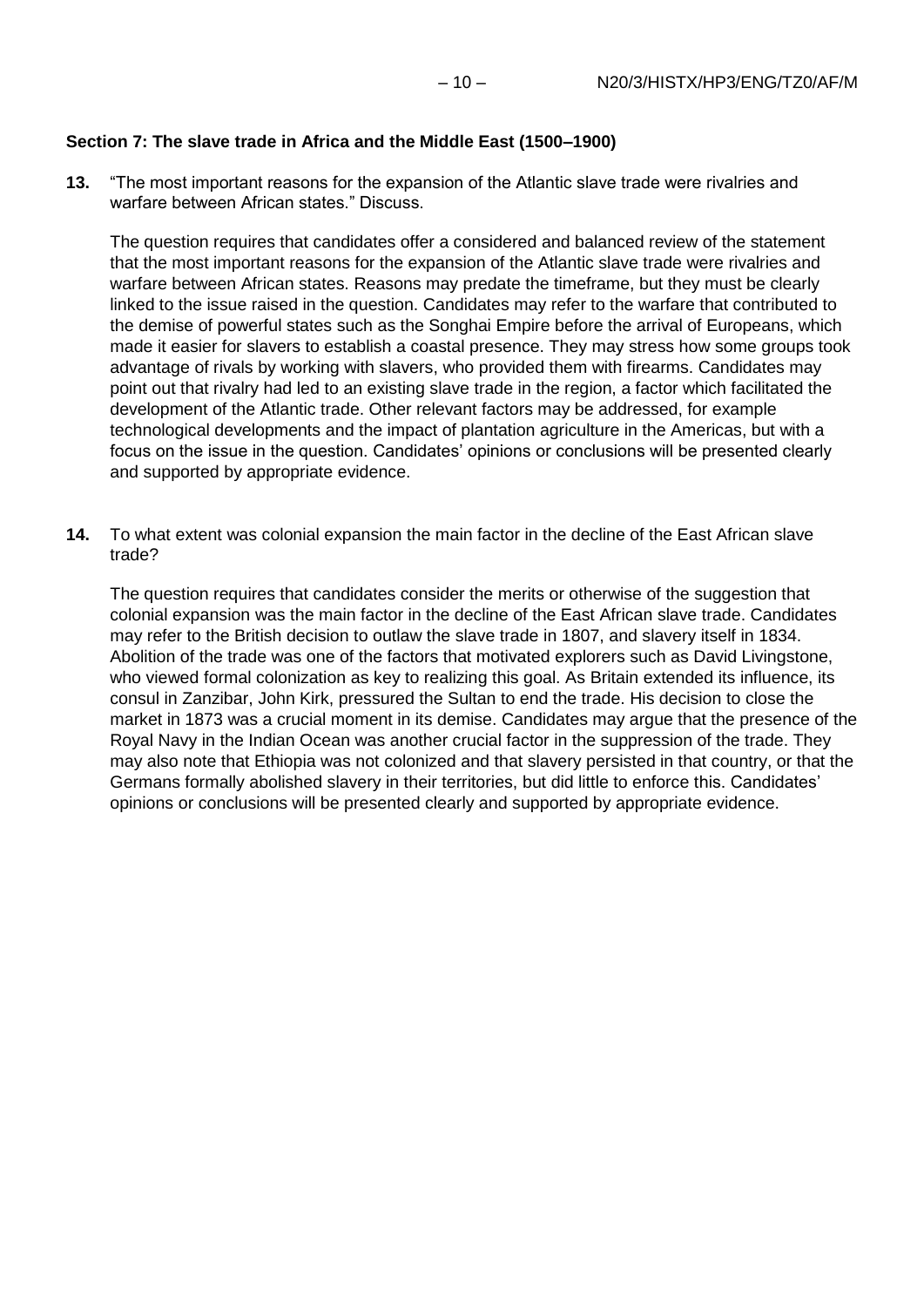# **Section 8: European imperialism and the partition of Africa (1850–1900)**

**15.** Evaluate the role of national rivalry in the partition of Africa.

The question requires that candidates make an appraisal of the role of national rivalry in the partition of Africa, weighing up the strengths and limitations of its significance as a factor. Candidates may argue that popular enthusiasm for imperialism was perceived as a vote-winner in Europe and encouraged governments to expand in Africa at the expense of rivals – whilst acknowledging that some historians have challenged this interpretation. They may refer more generally to rivalry between powers, Britain and France in particular. Thus, tension resulting from the British occupation of Egypt led to the breakdown of the "gentleman's agreement" in West Africa and a scramble in that part of the continent. Similarly, Bismarck's newfound enthusiasm for imperialism and the response of rival powers led to the Berlin West Africa Conference, precipitating a further scramble. Other relevant factors may be addressed, for example economic and strategic factors and the weakness of African states, but with a focus on the issue in the question. Candidates' opinions or conclusions will be presented clearly and supported by appropriate evidence.

**16.** Compare and contrast the activities of King Leopold II of Belgium and De Brazza in the Congo region.

The question requires that candidates give an account of the similarities and differences between the activities of King Leopold II of Belgium and De Brazza in the Congo region, referring to both throughout. There does not need to be an equal number of each. Candidates may refer to the ways in which both were motivated by annexationist ambition in the Congo. Both had economic motives and were inspired by the prospect of material gain: for personal profit in Leopold's case and for France in the case of De Brazza. Both De Brazza and Stanley, who was Leopold's agent, competed to sign treaties with African rulers: the "race" to Makoko was won by De Brazza. Candidates may point to the brutal and rapacious nature of Leopold's rule, in contrast to De Brazza who was viewed as a benevolent administrator. They may also note that Leopold used agents while De Brazza was himself an explorer. De Brazza served as Governor-General of the French Congo while Leopold presided over the Congo Free State, a sort of personal colonial fiefdom. Candidates' opinions or conclusions will be presented clearly and supported by appropriate evidence.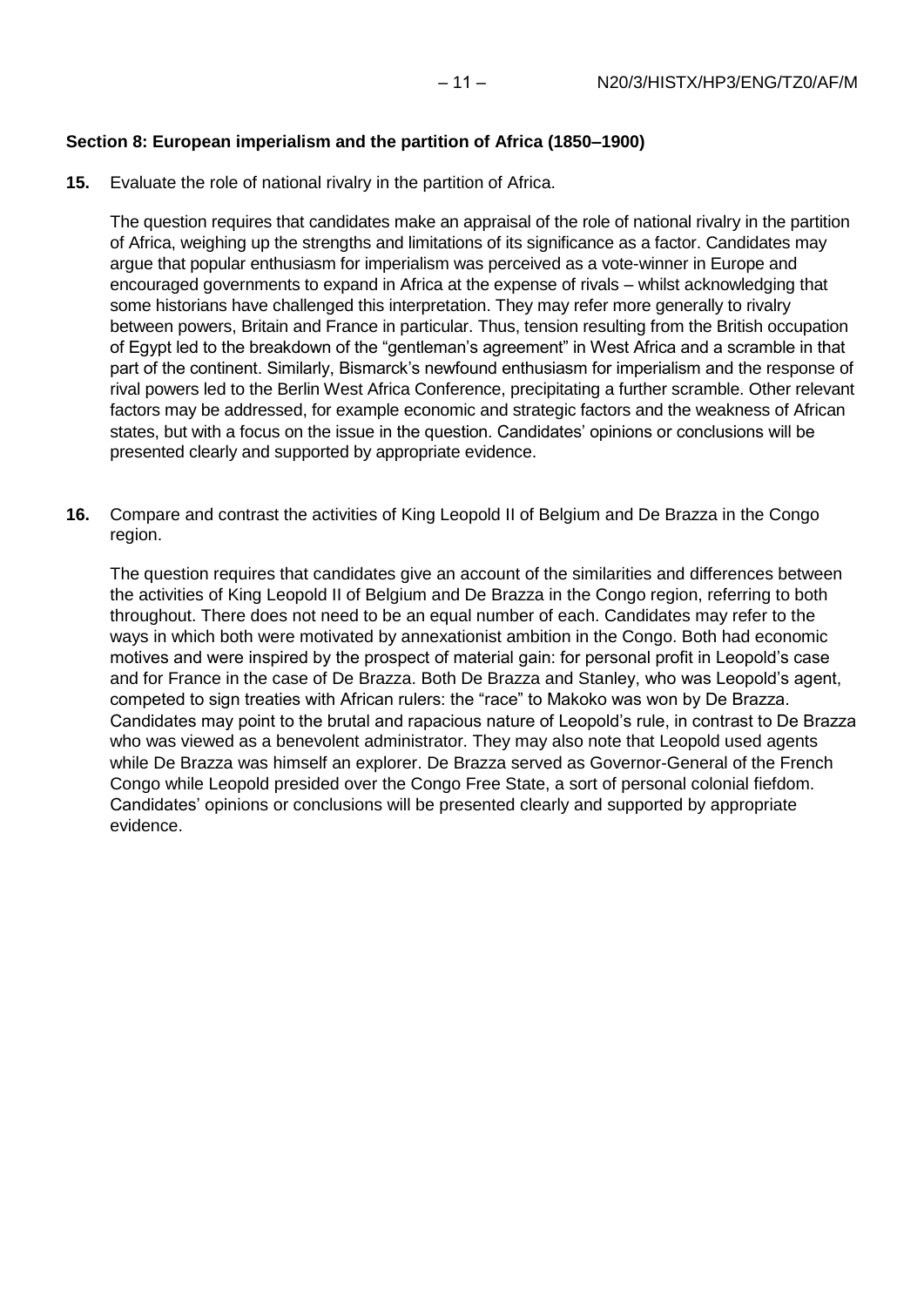#### **Section 9: Response to European imperialism (1870–1920)**

**17.** Examine the results of Menelik II's resistance to European imperialism in Ethiopia.

The question requires that candidates consider the interrelationship between Menelik's resistance to European imperialism and the results of that resistance for Ethiopia. Results may extend beyond the timeframe, but they must be clearly linked to the issue raised in the question. Candidates may refer to Menelik's military success at the Battle of Adowa. This meant that Italy's imperial ambitions were thwarted and Ethiopia's independence preserved. His victory led to the Treaty of Addis Ababa in which Italy rescinded its claims to a protectorate. The border between Ethiopia and Eritrea was formally demarcated to Menelik's advantage. Ethiopian sovereignty was further strengthened through a series of treaties with other European powers, and Menelik was able to expand his territory to the south. Candidates may point out that victory allowed Menelik to bolster his authority at home and embark on a series of modernizing reforms. The economy grew and there were significant developments in the fields of banking, healthcare, education and transport. Candidates' opinions or conclusions will be presented clearly and supported by appropriate evidence.

**18.** "Collaboration with the British was mainly influenced by the prospect of political gain." Discuss with reference to **either** Khama **or** Apolo Kagwa.

The question requires that candidates offer a considered and balanced review of the statement that collaboration with the British was mainly influenced by the prospect of political gain, with reference to either Khama or Apolo Kagwa. Candidates may refer to ways in which collaboration allowed African rulers to exercise sub-imperialism over rival groups. Khama was able to guarantee the ascendancy of the Bamagwato, and indeed of his family, in Bechuanaland, while Apolo Kagwa was able to preserve the dominance of the Protestant Baganda elite in colonial Uganda. Under the Uganda Act, he became prime minister and was able to use his power to marginalize traditional rivals such as the Bunyoro. Candidates may note that Khama's decision may have been influenced by his Christianity, or his calculation that the British might prove more benevolent colonizers than the Germans or Boers. They may argue that Apolo Kagwa's decision was influenced by the example of Kabaka Mwanga, whose earlier resistance ended in defeat and exile. Candidates' opinions or conclusions will be presented clearly and supported by appropriate evidence.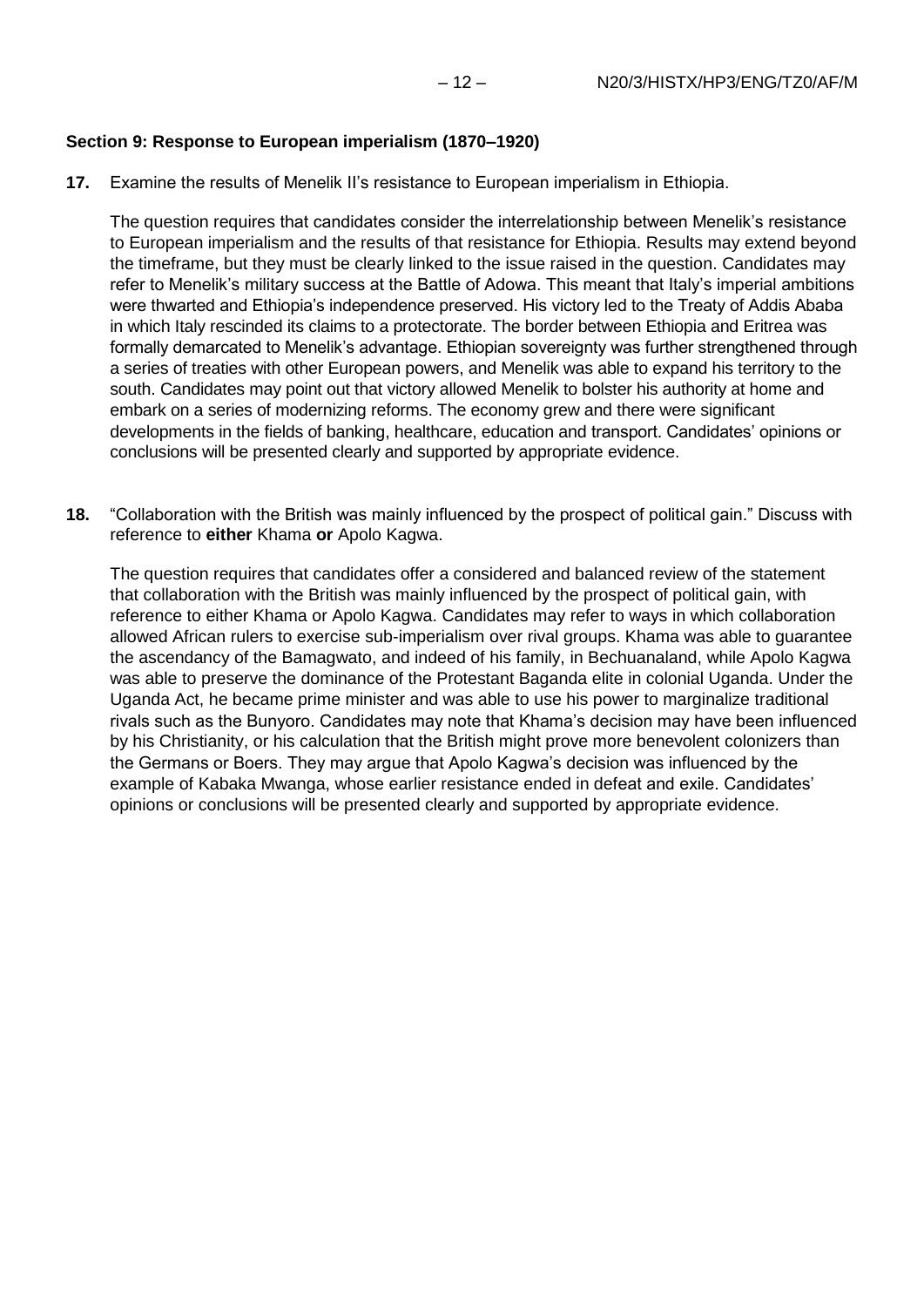#### **Section 10: Africa under colonialism (1890–1980)**

**19.** Compare and contrast the impact of German and British rule in Tanganyika.

The question requires that candidates give an account of the similarities and differences between the impact of German and British rule in Tanganyika, referring to both throughout. There does not need to be an equal number of each. Candidates may refer to the impact of economic policies on Africans: both the Germans and the British favoured the development of a cash crop economy, and Africans were obliged to pay hut tax to force them into wage labour. Candidates may also point out that neither power attempted to develop Tanganyika as a colony of settlement. For contrast, candidates may make the obvious point that unlike Germany, Britain ruled Tanganyika not as a protectorate but under the terms of a League of Nations mandate. German rule was altogether more brutal, resulting in frequent anti-colonial revolts such as the Maji Maji rebellion. Unlike the Germans, who only relinquished control of Tanganyika following military defeat in the First World War, the British encouraged nationalists like Nyerere and enacted a series of legislative reforms leading to self-government and independence. Candidates' opinions or conclusions will be presented clearly and supported by appropriate evidence.

**20.** "Regional differences were the main factor in shaping political developments in Nigeria during the colonial period." Discuss.

The question requires that candidates offer a considered and balanced review of the statement that regional differences were the main factor in shaping political developments in colonial Nigeria. Candidates may note that the system of administration used by the British was based on regional differences. In the north, a system of indirect rule led to the exercise of power through the former rulers of Sokoto Caliphate. There was less opposition here than in other parts of the territory. Acephalous Igboland was ruled more directly and the paramount chiefs chosen by authorities were deeply unpopular. A modified system of indirect rule was employed in Yorubaland and this was met with considerable resistance. Candidates may point out that nationalist politics developed along regional lines, with the pre-independence period characterized by fierce rivalry between regional parties. Other relevant factors may be addressed, for example economic factors and the broader context of British imperial policy, but with a focus on the issue in the question. Candidates' opinions or conclusions will be presented clearly and supported by appropriate evidence.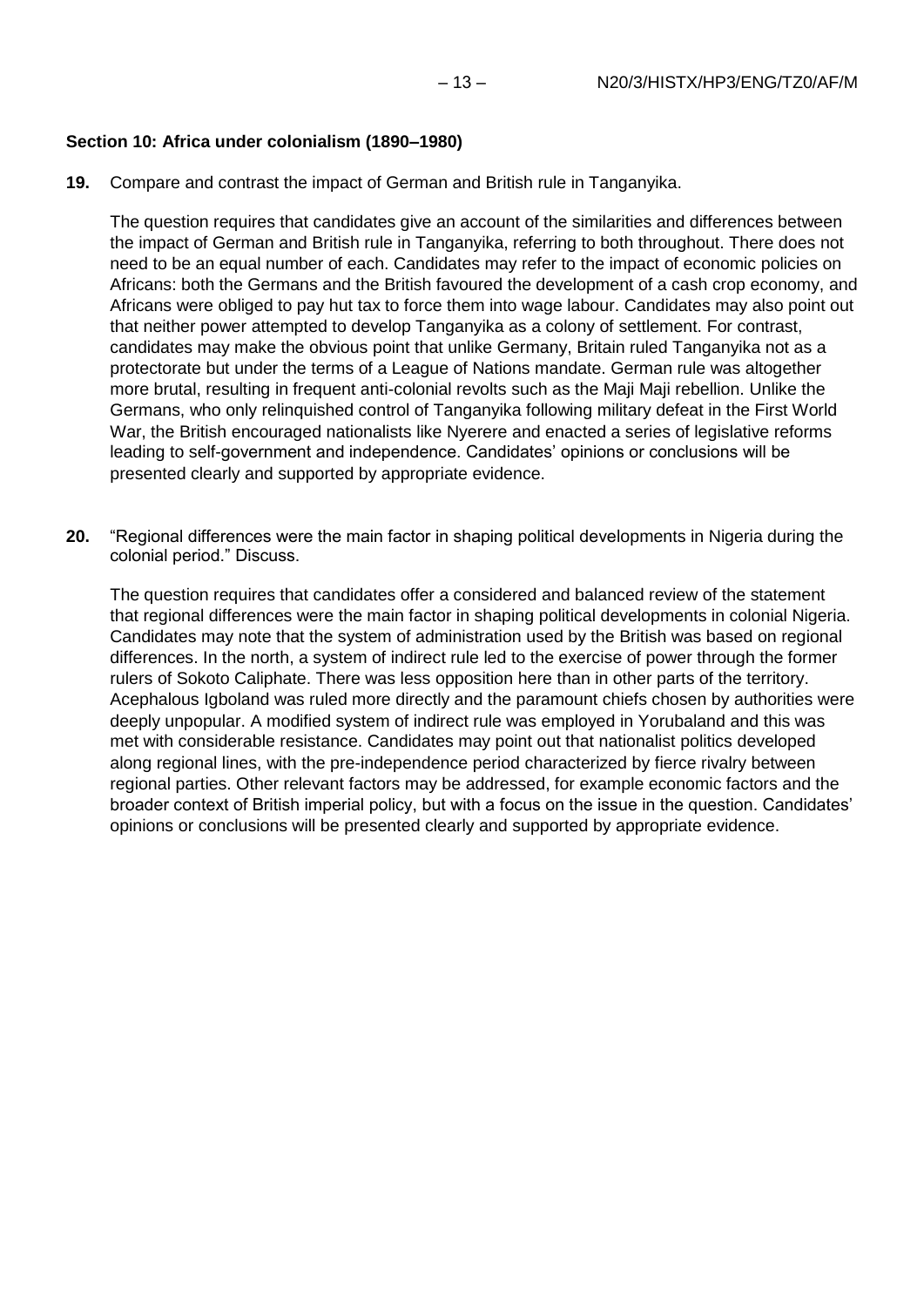# **Section 11: 20th-century nationalist and independence movements in Africa**

**21.** Compare and contrast the factors that led to the independence of Angola and South-West Africa.

The question requires that candidates give an account of the similarities and differences between the factors that led to independence in Angola and South-West Africa, referring to both throughout. There does not need to be an equal number of each. Candidates may refer to the role of armed struggle in the achievement of independence in each territory, and of factors such as racial oppression and poverty in fuelling opposition to colonial rule. Conversely, they may argue that it was external factors that led to independence in each country: in Angola, the Carnation Revolution and the collapse of the Estado Novo; in South-West Africa, political pressure on South Africa from the US and the waning of the apartheid system. For contrast, candidates may note South-West Africa's unique status as a UN trust territory and the frequent calls for Pretoria to relinquish control. They may also highlight the role of three liberation movements in Angola – the MPLA, UNITA and the FNLA – in contrast to Namibia where SWAPO was the sole standard-bearer of the independence cause. Candidates' opinions or conclusions will be presented clearly and supported by appropriate evidence.

**22.** Evaluate the contributions of internal and external factors in the achievement of independence in Ghana.

The question requires that candidates make an appraisal of the contributions of internal and external factors in the achievement of independence in Ghana, weighing up the strengths and limitations of each. Candidates may offer equal coverage of internal and external factors, or they may prioritize their evaluation of either. However, both aspects will be a feature of the response. Candidates may refer to the role of Nkrumah and other nationalist politicians in the United Gold Coast Convention and the Congress People's Party, the reforms of Governor Guggisberg, post-war riots and the Burns Constitution, the Positive Action campaign, and negotiations and constitutional developments following Nkrumah's release from jail. For external factors, candidates may note the post-war economic and political weaknesses of the British and the precedent of Indian independence. They may allude to the enthusiasm of some British politicians, including Harold Macmillan, for decolonization, and the fear that Nkrumah might draw close to the Soviet Union if there were to be any further delays to independence. Candidates' opinions or conclusions will be presented clearly and supported by appropriate evidence.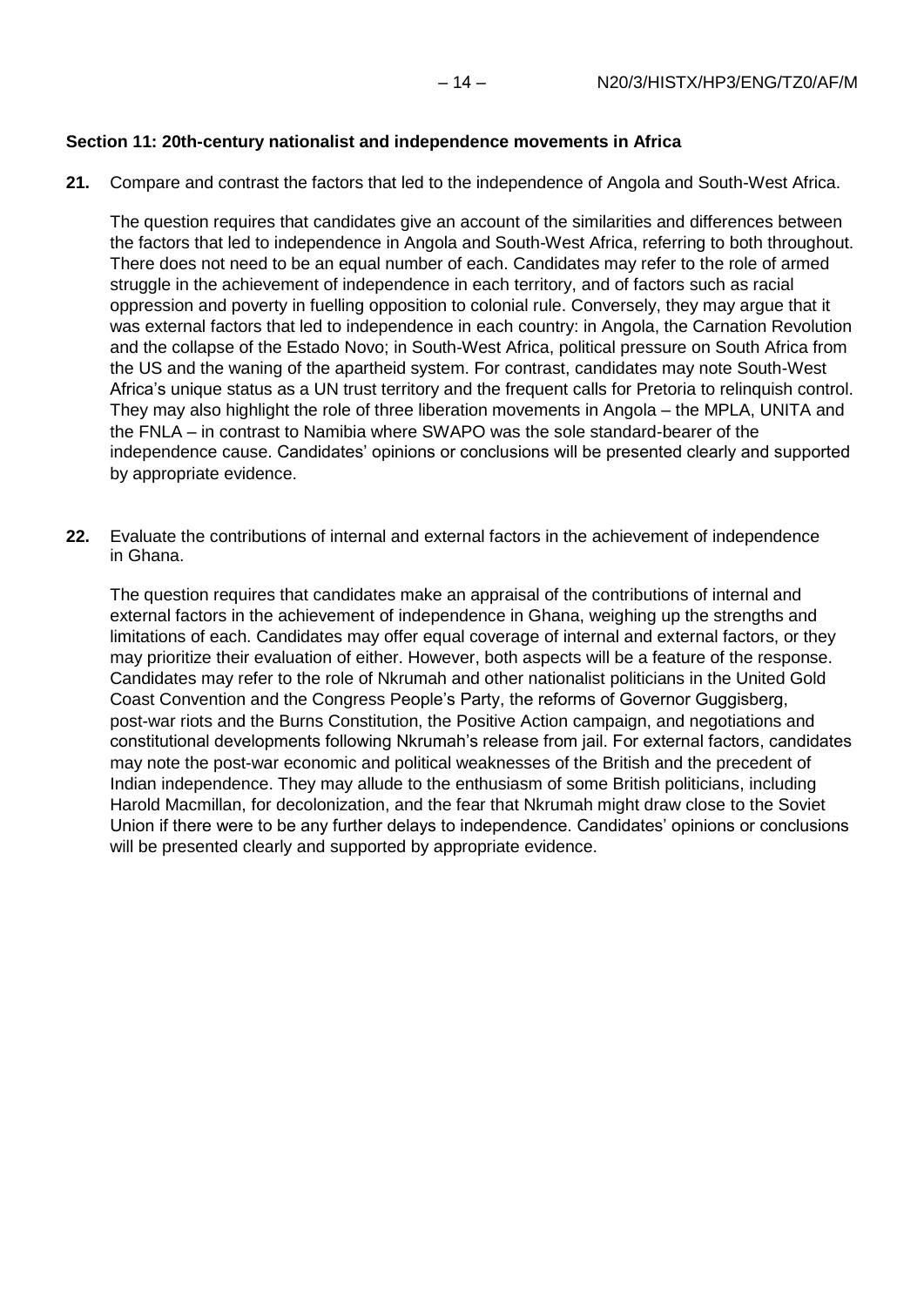# **Section 12: The Ottoman Empire (c1800–1923)**

#### **23.** To what extent can Abdul Hamid be considered a reformer?

Candidates will consider the merits or otherwise of the suggestion that Abdul Hamid can be considered a reformer. Reasons and/or results may extend beyond the timeframe, but they must be clearly linked to the issue raised in the question. Candidates may refer to his proclamation of the 1876 constitution, establishing a constitutional monarchy and individual rights. He improved Ottoman finances, reduced debt and the cost of government as well as modernizing communications, transportation and the armed forces. However, he abused the constitution to exercise absolute power. Parliament was never summoned after 1878. He eliminated opposition through extra-legal means, operated a ruthless secret police service and brutally persecuted minority groups. Other relevant factors may be addressed, for example his successes/failures in foreign relations and how they affected the improvement or modernization of the Ottoman Empire. Candidates' opinions or conclusions will be presented clearly and supported by appropriate evidence.

#### **24.** Evaluate the impact of the First World War on the Ottoman Empire up to 1923.

Candidates will make an appraisal of the impact of the First World War on the Ottoman Empire up to 1923, weighing up its strengths and limitations or otherwise. Consequences may extend beyond the timeframe, but they must be clearly linked to the issue raised in the question. Candidates may refer to the dissolution of the Empire and its reduction to a limited area of Anatolia. Extensive loss of life and widespread damage to property and installations also resulted. The Treaty of Sevres provoked an armed nationalist movement under Ataturk. This war of resistance led to widespread ethnic persecutions and expulsions from Turkish and Greek territory. A war against Greece occurred in 1922 and resulted in the Turkish recovery of extensive territory, confirmed by the Treaty of Lausanne, which established the boundaries of modern Turkey. The Sultan was expelled and Turkey became a democratic republic under the leadership of Ataturk. Candidates' opinions or conclusions will be clearly presented and supported by appropriate evidence.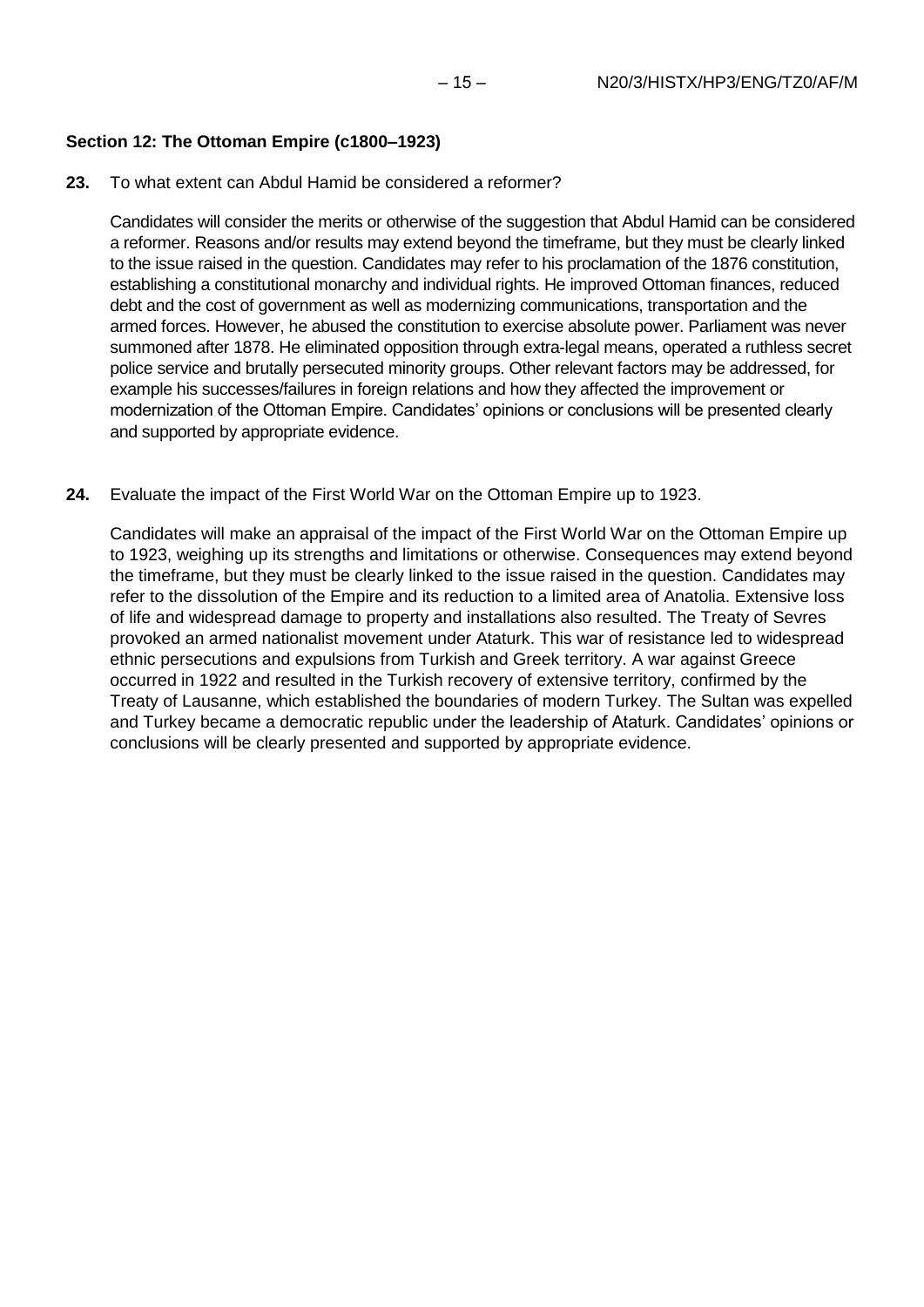# **Section 13: War and change in the Middle East and North Africa 1914–1945**

**25.** Evaluate British administration in Iraq **and** Transjordan.

Candidates will make an appraisal of the British administration in Iraq and Transjordan, weighing up its strengths and limitations or otherwise. Consequences/results may extend beyond the timeframe, but must be clearly linked to the issue raised in the question. Candidates may refer to British policies that were successful in moving Iraq towards independence, achieved in 1932, resolved boundary disputes and provided Iraq with revenues from its oil fields. Britain did not implement a democratic state and continued to maintain military bases and oil rights, which led to unrest and demonstrations from Iraqi nationalists. Transjordan was given increased autonomy after the First World War and became almost entirely independent by 1939 and fully so in 1946. Britain provided financial support and training for the armed forces throughout the period, even after independence and Emir Abdullah's installation as king. The British support of Abdullah was instrumental in uniting the country. Candidates' opinions or conclusions will be presented clearly and supported by appropriate evidence.

**26.** "Jewish immigration to Palestine was the main cause of Arab-Jewish tensions up to 1939." Discuss.

Candidates will offer a considered and balanced review of immigration as a cause of Arab-Jewish tensions up to 1939. Causes may predate the timeframe, but they must be clearly linked to the issue raised in the question. Candidates may refer to increased Jewish immigration after 1919, causing the Arabs to fear the creation of a Jewish state and the denial of Arab sovereignty. British failure to accept the limits on immigration proposed in the 1930 White Paper led to riots and the Arab rebellion between 1936 and 1938. Other relevant factors may be addressed, for example increasing Jewish economic power through land purchases and industrial development, and the creation of Jewish armed forces, which threatened Arab power. British policies, beginning with the Balfour Declaration, were contradictory, which raised suspicions on both sides. Growing Arab nationalism in the Middle East also contributed to the disputes in Palestine. Candidates' opinions or conclusions will be presented clearly and supported by appropriate evidence.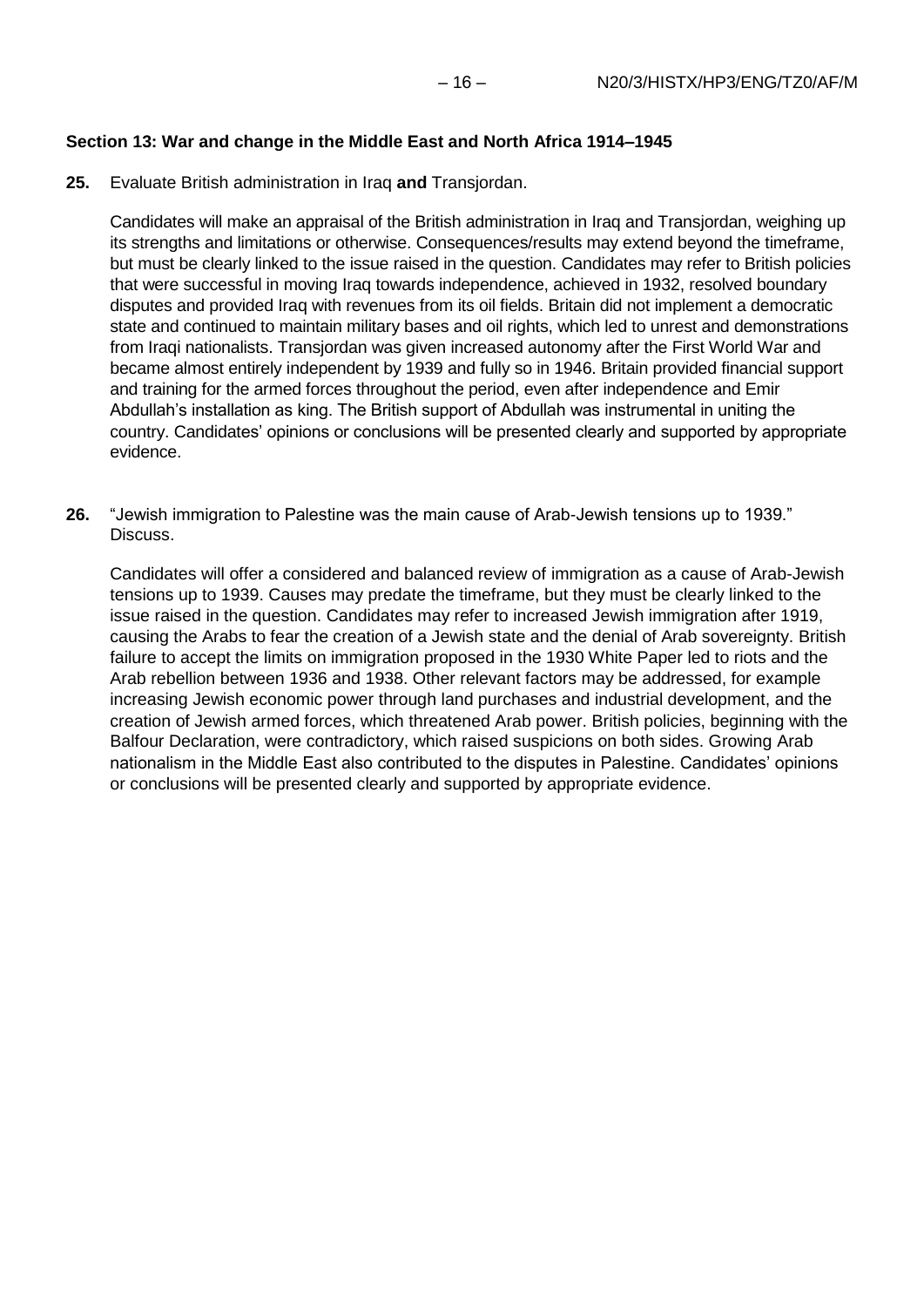#### **Section 14: Africa, international organizations and the international community (20th century)**

**27.** Examine the reasons for the successes **and** failures of the Economic Community of West African States (ECOWAS).

The question requires that candidates consider the interrelationship between the reasons for failure and the reasons for success of ECOWAS. Candidates may offer equal coverage of reasons for success and failure, or they may prioritize their examination of either. However, both aspects will be a feature of the response. They may refer to the need for economic growth through regional cooperation as a factor in the success of ECOWAS. The West African Economic and Monetary Union (UEMOA), a customs union and single currency, was created by francophone countries in 1994. Similarly, the West African Monetary Zone (WAMZ) was a monetary zone founded by other members with the aim of achieving fiscal integration in ECOWAS. The desire to preserve security led to the creation of the ECOWAS Monitoring Group (ECOMOG), a body that intervened with some success in the civil war in Liberia. Candidates may refer to political rivalries and linguistic divisions as a major obstacle to success. They may also point to political instability and the frequent coups in the region, something that ECOWAS has been powerless to prevent. Candidates' opinions or conclusions will be presented clearly and supported by appropriate evidence.

**28.** "United Nations intervention was a complete failure." Discuss with reference to **two** of the following: Congo, Mozambique, Somalia, Rwanda.

The question requires that candidates offer a considered and balanced review of the statement that United Nations intervention was a complete failure, with reference to two of the four countries specified. Candidates may offer equal coverage of either of the two the countries selected, or they may prioritize their discussion of either. However, both will be a feature of the response. Candidates may argue that UN intervention in Somalia foundered when its operations were disrupted by militia activity. An American attempt to capture Mohamed Aidid failed and the UN withdrew shortly afterwards. Candidates may argue that UN intervention in Rwanda also failed. The UN Assistance Mission for Rwanda (UNAMIR) mandate was insufficiently robust and it was powerless to prevent the genocide that engulfed the country. On the other hand, the UN Operation in the Congo (ONUC) was able to partially fulfil its mission by restoring stability and preventing the secession of the Katanga region. Moreover, the UN Observer Mission in Mozambique (UNOMOZ) was successful in monitoring and verifying the ceasefire that ended that country's civil war. Candidates' opinions or conclusions will be presented clearly and supported by appropriate evidence.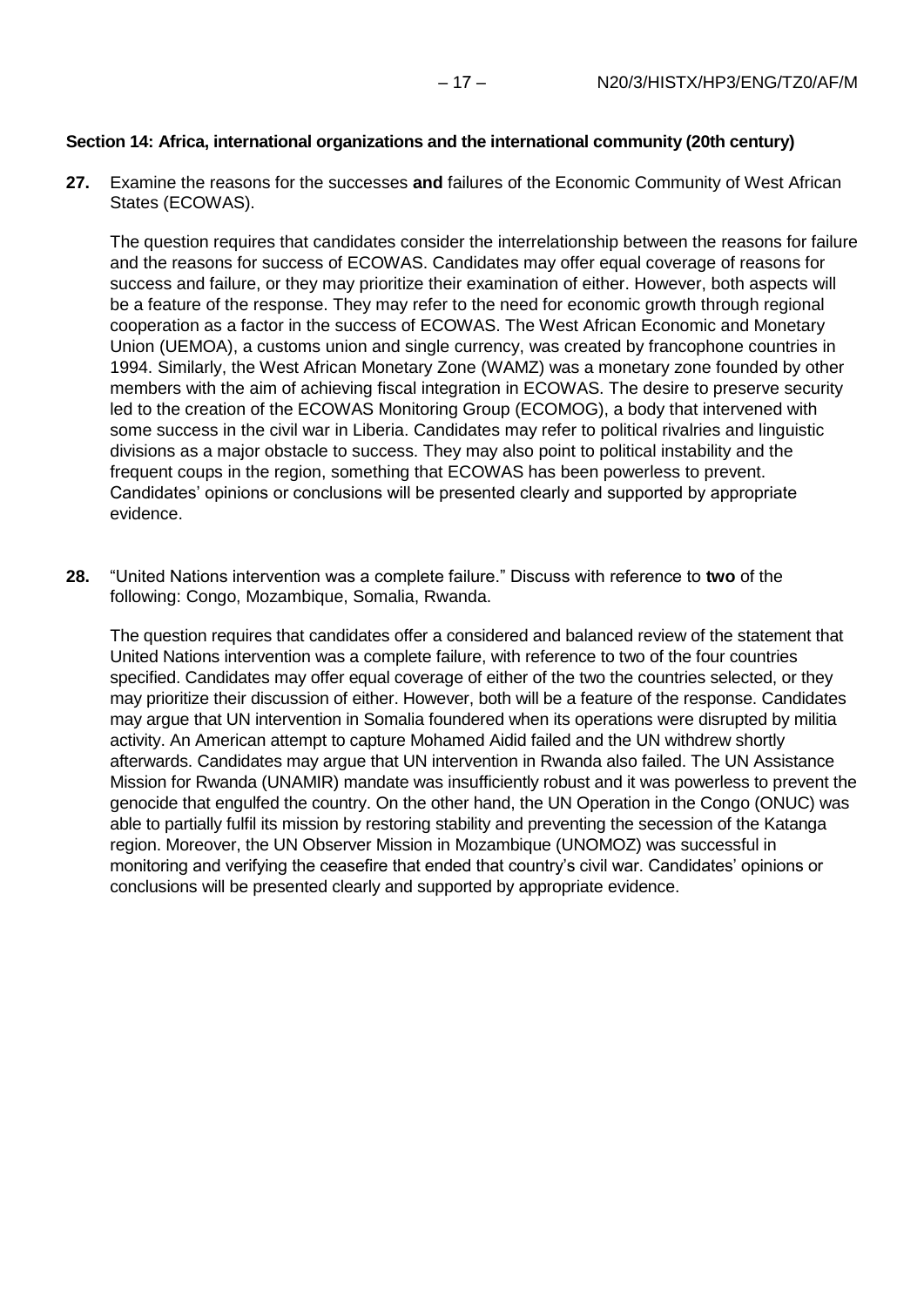# **Section 15: Developments in South Africa 1880–1994**

**29.** Evaluate the effectiveness of protest against the segregation policies of Smuts and Hertzog (1910–1948).

The question requires that candidates make an appraisal of the effectiveness of protest against the segregationist policies of Smuts and Hertzog in South Africa. Candidates may refer to the creation of the South African Native National Congress (SANNC) in 1912, but argue that it was initially an elitist group petitioning the government for gradual reforms. Delegations were sent to London to protest the introduction of segregation policies, but to very limited effect. Candidates may point to the emergence of a more radical but short-lived opposition in the 1920s in the form of the Industrial and Commercial Workers Union (ICU). They may also note that the African National Congress (ANC) did not initially forge links with the white labour movement. Blacks were not involved in the Rand Rebellion, the most significant revolutionary challenge to the government during the segregation period. However, candidates may point out that the ANC was radicalized and revitalized following the Second World War. The Miners' Strike of 1946 marked the beginning of a more radical, mass-based opposition to white minority rule. Candidates' opinions or conclusions will be presented clearly and supported by appropriate evidence.

**30.** "De Klerk's actions had limited impact on the end of the apartheid system." To what extent do you agree with this statement?

The question requires that candidates consider the merits or otherwise of the statement that FW De Klerk's actions had limited impact on the end of the apartheid system. Candidates may agree with the statement by arguing that South Africa was already in deep trouble by the time De Klerk became state president, with its economy in crisis, violent unrest in the townships and global condemnation of the apartheid system. Alternatively, they may stress the role of other figures, such as Nelson Mandela. Candidates may disagree with the statement by pointing to De Klerk's acknowledgement that the future of the Afrikaner people could be best guaranteed not by the continuation of apartheid but by its reform and eventual dismantlement. They may refer to his decision to unban the African National Congress (ANC), negotiate with Mandela and then release him from jail. De Klerk agreed to the creation of the Convention for a Democratic South Africa (CODESA), which paved the way for the first non-racial elections in 1994. Candidates' opinions or conclusions will be presented clearly and supported by appropriate evidence.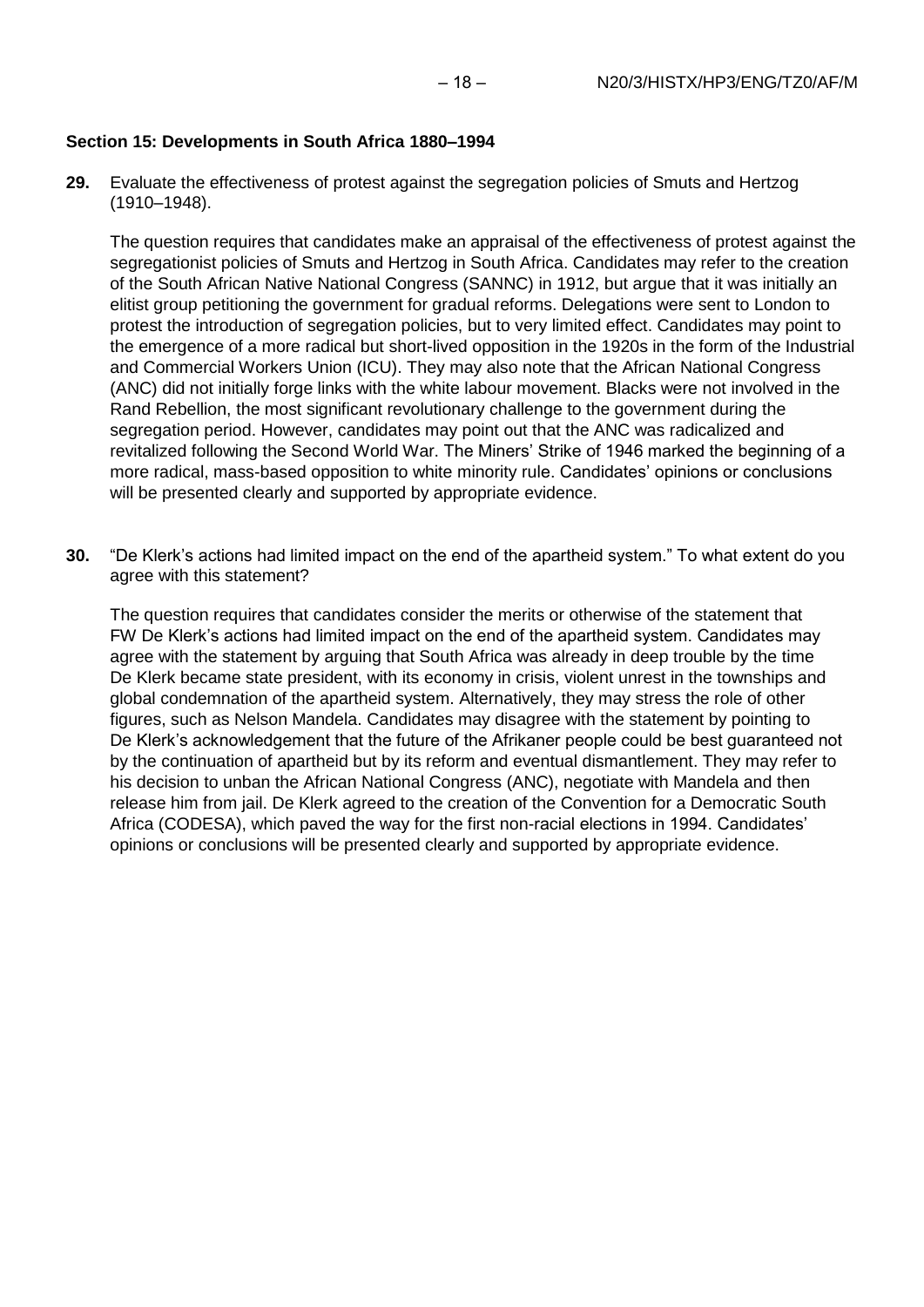#### **Section 16: Social and cultural developments in Africa in the 19th and 20th centuries**

**31.** Examine the reasons for the spread of Christianity in Africa in the 19th and 20th centuries.

Candidates will consider the interrelationship of Christianity and its spread in Africa in the 19th and 20th centuries. Causes may predate the timeframe, but must be clearly linked to the issue raised in the question. Candidates may refer to the exploration of Africa and medical advances which opened Africa to missionaries. The wealth of Western Europe provided financial support for missions, imperial conquests brought military protection and improved communications. Converts were attracted by the economic and educational benefits that the Church provided. The defeat of non-Christian powers through colonial wars opened opportunities for Church expansion. Church opposition to the slave trade and support for many initiatives of social progress also attracted many converts. The prestige of the colonial powers attracted ambitious individuals who wished to associate with Western power and converted in order to be accepted by Europeans. Candidates' opinions or conclusions will be presented clearly and supported by appropriate evidence.

**32.** Compare and contrast the impact of colonialism on cultural values in **two** African countries.

Candidates will give an account of the similarities and differences between the impact of colonialism on cultural values in two African states, referring to both throughout. There does not need to be an equal number of each. Consequences may extend beyond the timeframe, but must be clearly linked to the issue raised in the question. Candidates may refer to the influence on traditional art, music, crafts and literature. Traditional gender relationships and ethnic relations may be discussed, together with the influence of religion and other spiritual practices, as well as family relations including marriage/divorce, size of families and multi-generational living. Lifestyle changes, including dress and the use of media and modern communications, may also be considered. Candidates' opinions or conclusions will be presented clearly and supported by appropriate evidence.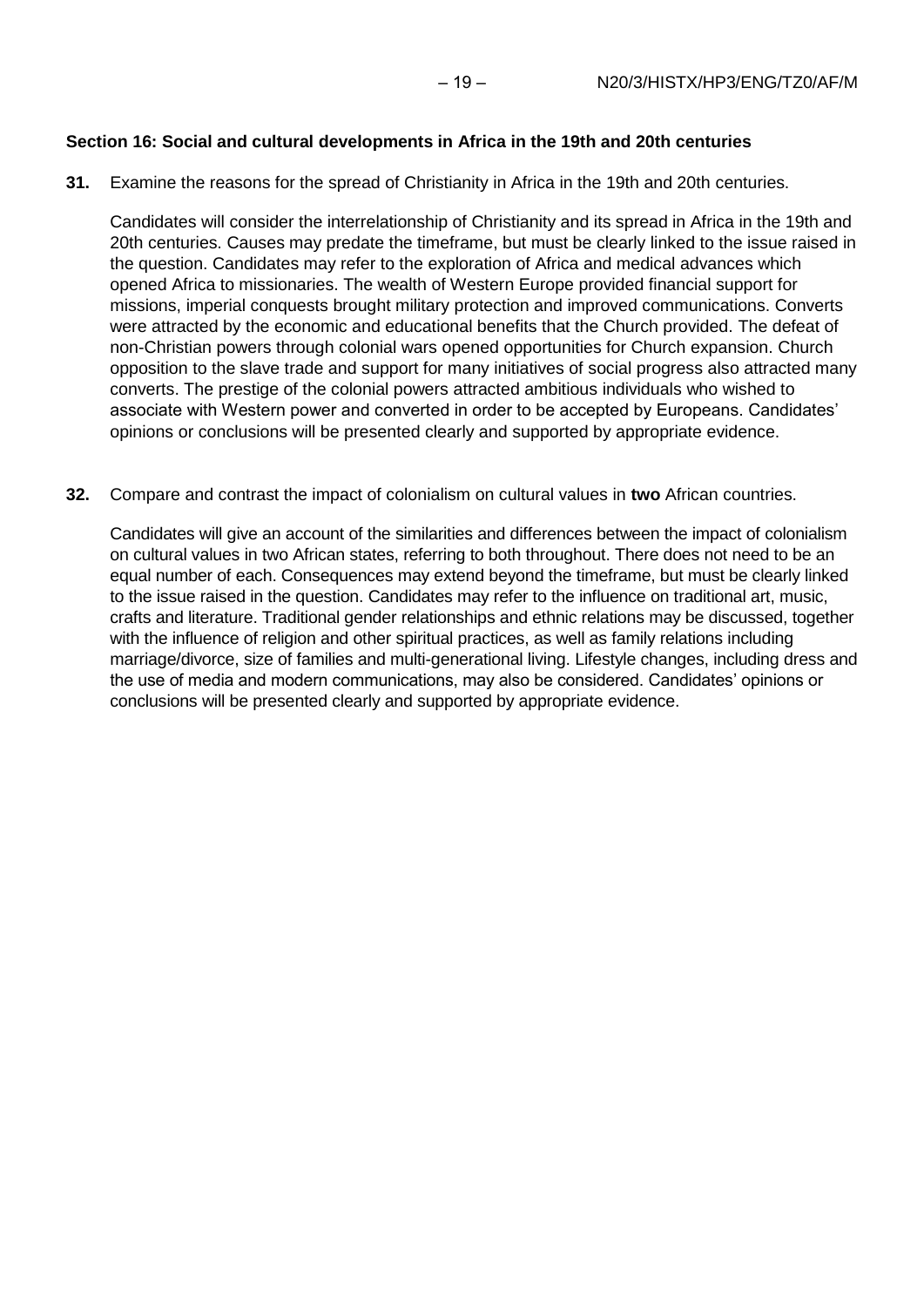# **Section 17: Post-war developments in the Middle East (1945–2000)**

**33.** Discuss the causes of, and the effects of, the intifadas.

Candidates will offer a considered and balanced review of the reasons for and the effects of the intifadas. Causes and consequences may extend beyond the timeframe, but must be clearly linked to the issues raised in the question. Candidates may offer equal coverage of causes and effects, or they may prioritize their discussion of one of them. However, both aspects will be a feature of the response. For causes, candidates may refer to the expansion of Israeli settlements, the domination of the Palestinian economy by Israel, which was blamed for widespread poverty, and the lack of support for the Palestinian cause from other countries, which encouraged the Palestinians to act. The effects included numerous Palestinian casualties which made the demonstrations more militant, together with Israel's loss of popularity at home and abroad. The Palestinian Liberation Organization (PLO) gained support for its two-state proposals. Other relevant factors may be addressed, for example Middle Eastern wars and the role of international organizations. Candidates' opinions or conclusions will be presented clearly and supported by appropriate evidence.

**34.** "Economic problems were the main cause of the 1979 Iranian Revolution." To what extent do you agree with this statement?

Candidates will consider the merits or otherwise of the statement that economic problems were the main cause of the 1979 Iranian Revolution. Causes may predate the timeframe, but must be clearly linked to the issue raised in the question. Candidates may refer to the hardship caused by periods of rapid inflation, the increased income disparity between rural and urban areas as well as social classes. The extravagance of the imperial court and the rise in military spending caused resentment. Other relevant factors may be addressed, including the lack of political debate, the ruthless suppression of opposition and alienation of supporters of democracy, and the close relationship with the United States which alienated many who resented the influence of foreign powers. The modernizing policies of the Shah offended traditionalists and devout Muslims. The ability of Ayatollah Khomeini to unify all the opponents of the Shah was a key factor. Candidates' opinions or conclusions will be presented clearly and supported by appropriate evidence.